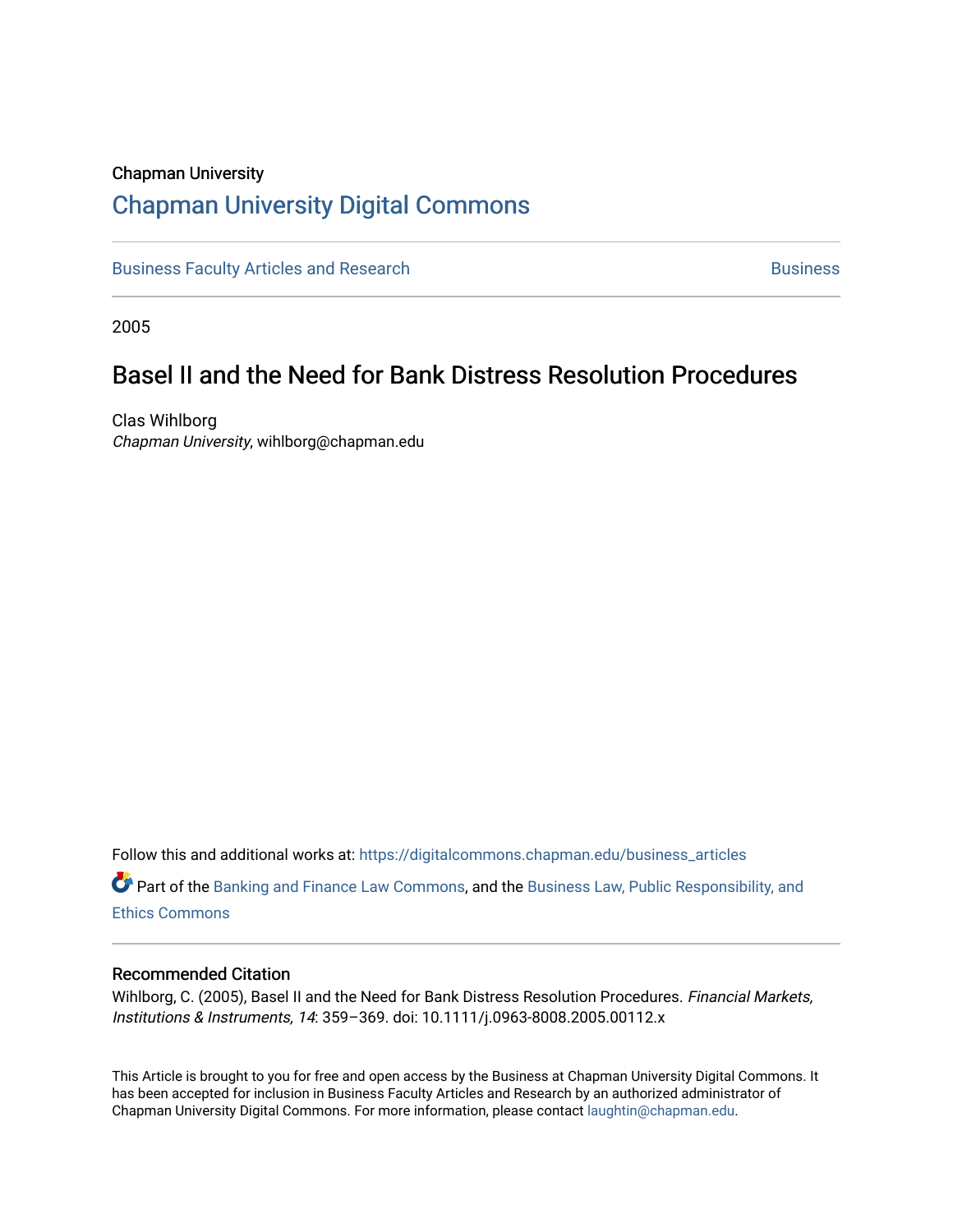# Basel II and the Need for Bank Distress Resolution Procedures

## **Comments**

This is an Accepted Manuscript of an article published in Financial Markets, Institutions & Instruments, volume 14, in 2005, available online: http://www.tandfonline.com/10.1111/j.0963-8008.2005.00112.x.

Copyright Taylor & Francis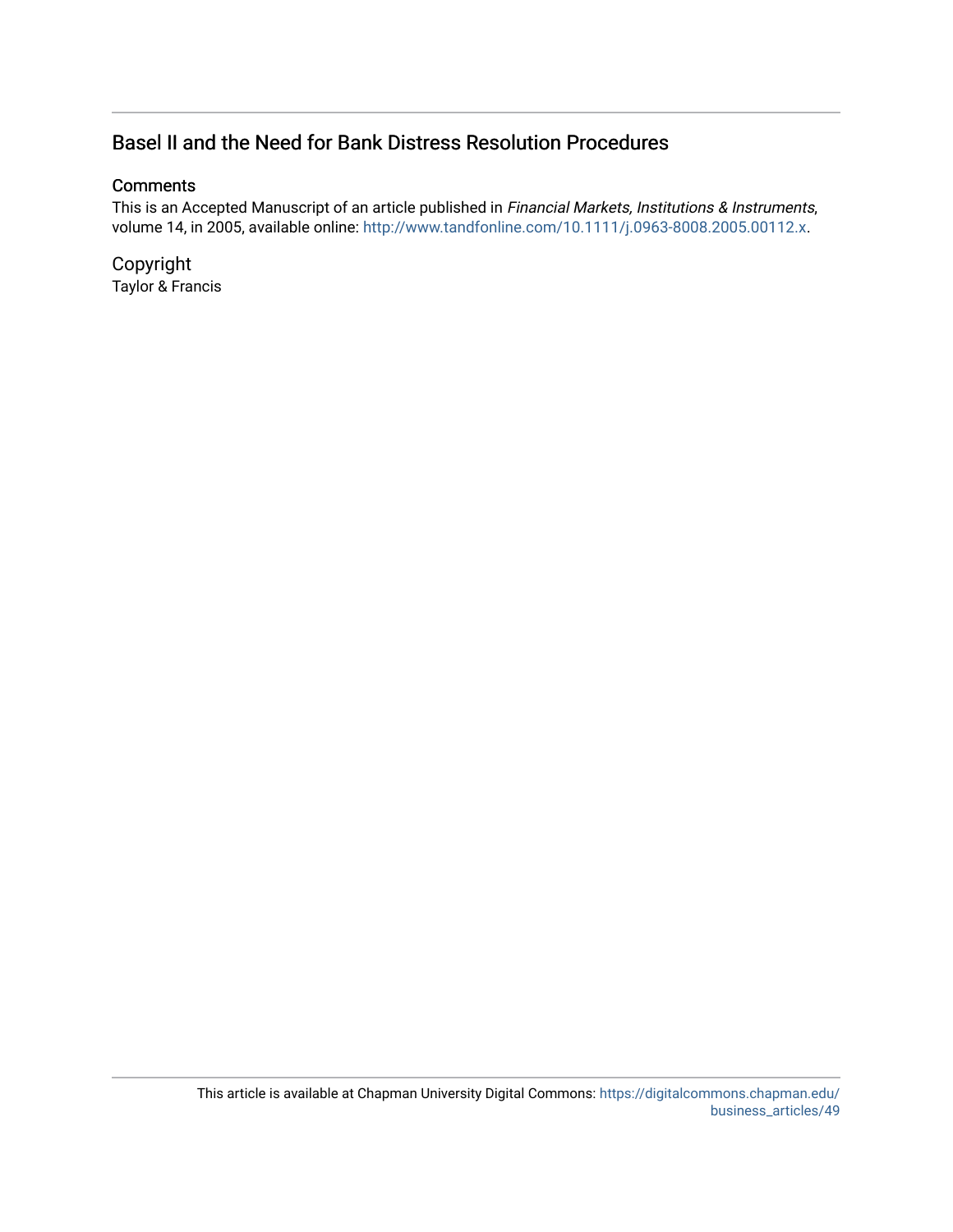# Basel II and the Need for Bank Distress Resolution Procedures\*

## BY CLAS WIHLBORG

It is argued that without increased market discipline Basel II is not likely to resolve the regulatory problem caused by explicit and implicit guarantees of depositors and other creditors of banks. One way to enhance market discipline is to implement proposals for mandatory subordinated debt. For these proposals to achieve their objective, the non-insurance of holders of subordinated debt must be credible. Increased credibility of non-insurance of one or several groups of creditors could be enhanced if distress resolution procedures for banks were pre-specified, and if they made possible bank failures without serious disruption of the financial system. The existence of rules for dealing with banks in distress not only enhances the credibility of non-insurance of some creditors, it also allows for predictability of distress resolution costs for shareholders and management of banks. Such costs—if predictable—reduce the moral hazard incentives caused by deposit insurance schemes.

#### I. INTRODUCTION

The use of banks' internal ratings to determine capital requirements for different kinds of loans may have appeared to the Basel Committee as the solution untying the Gordian knot of regulatory capital requirements. The dilemma facing the Basel Committee lies in the assignment of risk weights for different kinds of loans when calculating the regulatory capital requirement. On the one hand, assigning the same risk weight to a wide variety of loans with different risks invites risk arbitrage. Such arbitrage implies that banks tend to favor loans with relatively high risk and return among loans with the same risk weight. On the other hand, specifying the risk weight in a detailed manner for each type of loan renders banks' expertise in risk evaluation irrelevant for the funding costs of different loans. Risk evaluation is supposed to be the basis for banks' competitive advantage in loan markets of different kinds.

The internal ratings standard under Basel II would ideally strengthen the incentives of banks to develop and use risk-evaluation skills in order to enhance

<sup>\*</sup>This paper is based on comments on presentations by Andrew Crockett, Mark Tilden and Hyun Shin at a conference on The Future of Banking Regulation organized by the Financial Markets Group, London School of Economics and Political Science, April 7—8, 2005. The specifics of these presentations will not be addressed, however.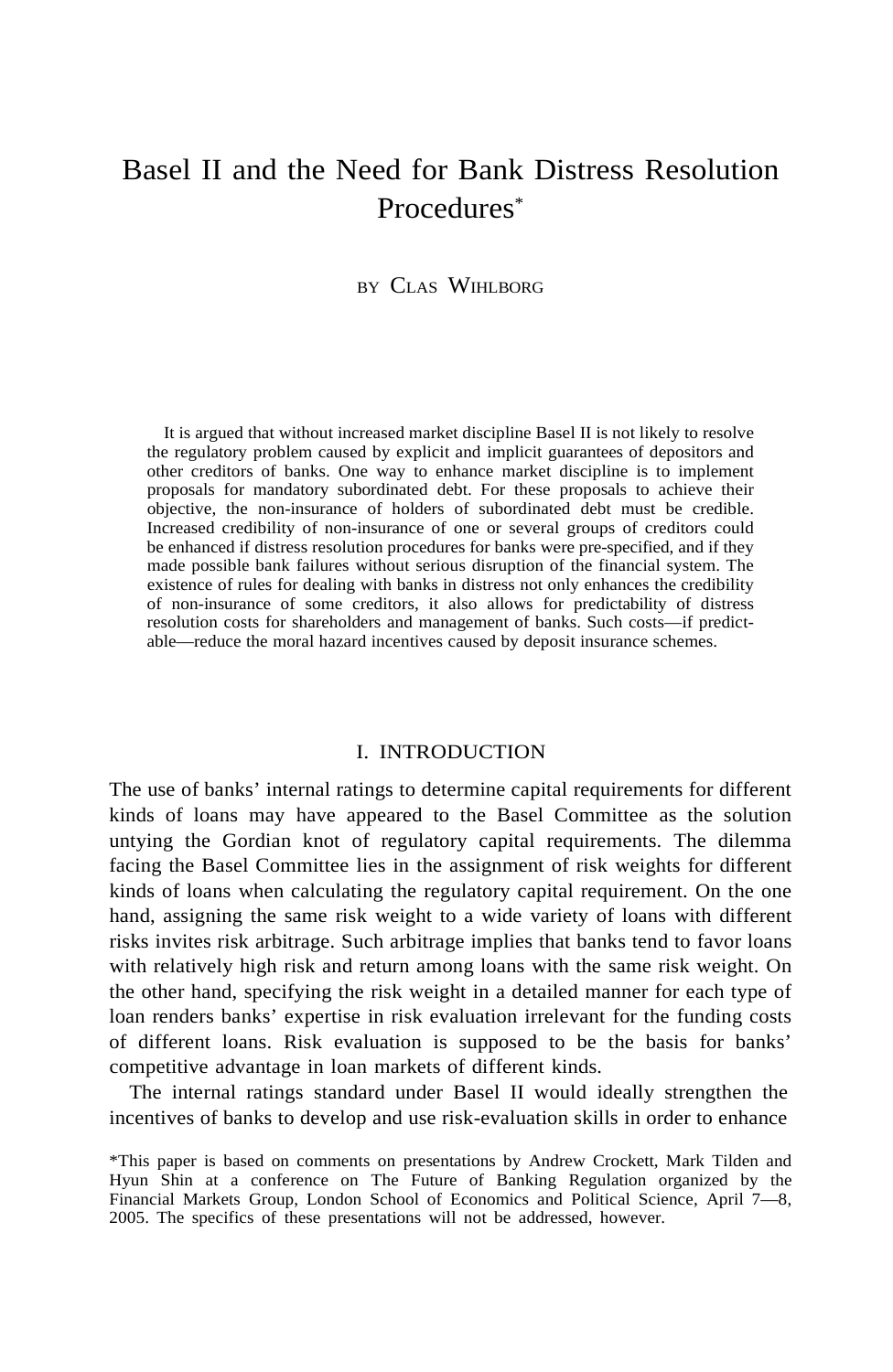their competitiveness. This reasoning presumes either that banks' risk-taking incentives become appropriate or that supervisors are able to monitor banks' risk-scoring systems, as well as their use in credit allocation. However, the rationale behind regulatory capital requirements in the first place is that banks do not have appropriate incentives as a result of explicit and implicit guarantees of depositors and other creditors of banks. Supervisors' ability to monitor banks' credit allocation is constrained by lack of supervisory capability or capacity, as well as by being dependent on banks' information systems and reports.

The Basel Committee is well aware of the incentive problems and the limitations of supervisors. Therefore, the committee has recommended ''expanded supervision" as Pillar 2 of Basel II, and "strengthened market discipline" as Pillar 3. The specifics of these proposals have been developing over the last few years of committee work. The more specific the Basel Committee has become the stronger are the reasons to doubt that Basel II will achieve its objective. In this paper it will be argued that the current Basel II proposals with respect to supervision and market discipline seem to defeat the whole purpose of using banks' internal ratings to determine risk weights.

In section II the concepts of economic and regulatory capital are discussed. It is often stated that an objective of Basel II is to achieve equality between these two concepts. This objective may lead the debate astray, however. In this section the role of distress resolution costs for banks is emphasized as they determine banks' desired capital relative to regulatory capital. The meaning and consequences of expanded supervision under Pillar 2 are discussed in section III. In particular, political economy aspects of expanded supervision are considered. Market discipline and Pillar 3 are the subjects of section IV. Finally, in section V, it will be argued that enhanced market discipline is required for Based II and any other capital adequacy standard to work properly in the sense that it enhances the efficiency of the financial system in terms of credit allocation and sets the stage for a dynamic development towards greater efficiency. These objectives require the development of ex ante rules for dealing with banks in distress.

#### II. ECONOMIC AND REGULATORY CAPITAL

One of the stated objectives of the capital adequacy regime according to the Basel Committee is to achieve equality between regulatory and economic capital of banks. This objective seems to mean that banks holding capital in accordance with regulation would hold an amount corresponding to what the market would induce banks to hold if markets were competitive, banks' creditors were well informed, and there were no guarantees of deposits and other claims on banks. Under these conditions banks would choose optimal debt-equity ratios and the share of equity financing of an individual loan would depend on the contribution of this loan to the probability of bankruptcy for the bank. The equity capital of a bank would serve its buffer role for a bank facing risk of its assets.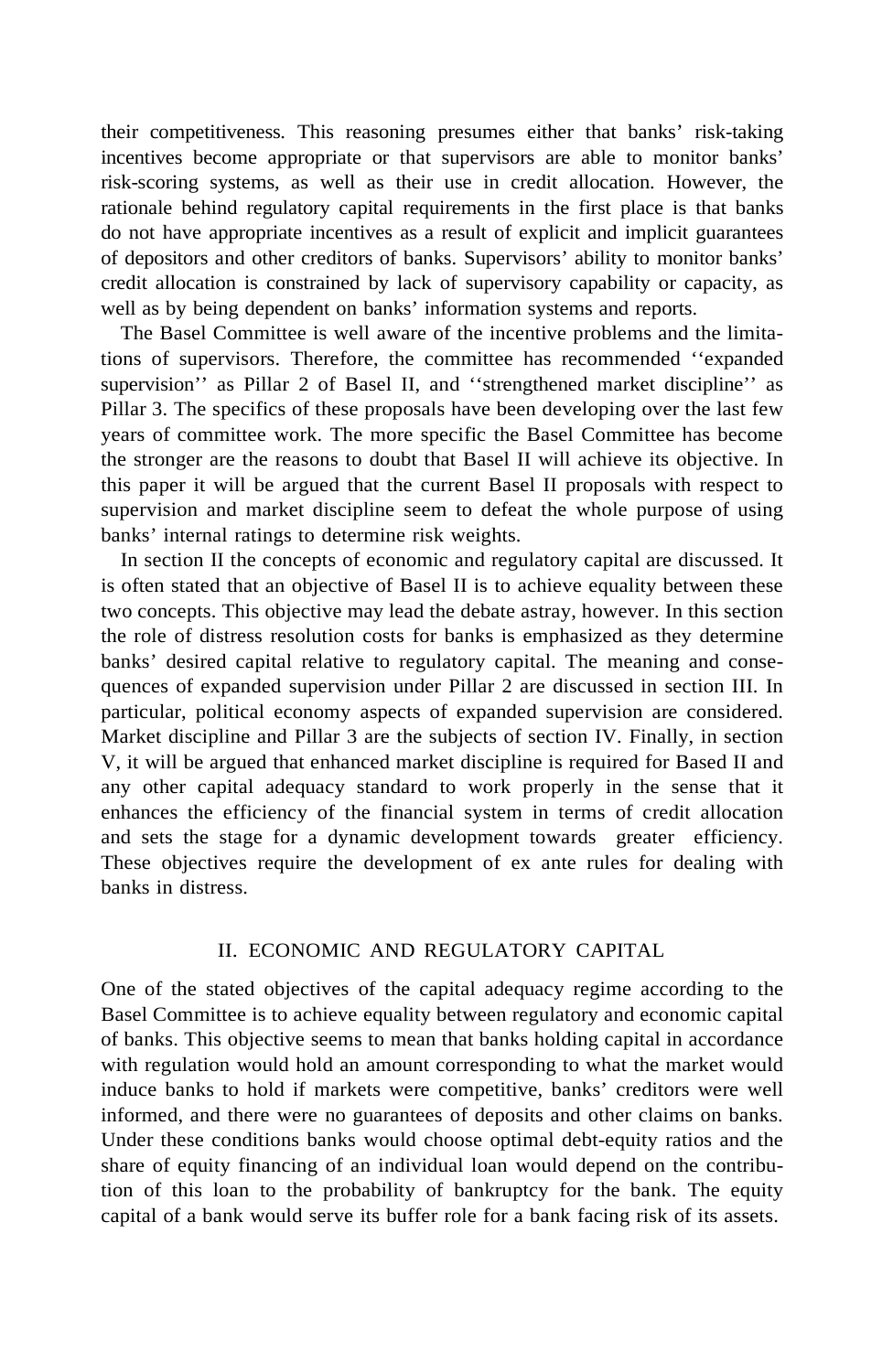Capital adequacy regulation could properly have as its objective to induce banks to choose an optimal or at least an efficient capital structure. However, this objective is different from saying that the capital required should equal the efficient amount of capital. It can be expected that the required capital would be lower than the desired capital as well as the economic capital because banks would want to hold a buffer above the regulatory requirement. The size of this desired buffer depends on the costs for the banks' shareholders and management associated with falling below the required capital.

The formulation of capital requirements as minimum amounts implies that supervisory authorities are expected to impose costs on banks when they fall below the required level. If these costs are substantial, one can think of the minimum capital ratio as the ratio where bankruptcy de facto occurs and bankruptcy costs are incurred. Therefore, banks have an incentive to keep a buffer above the minimum capital. The costs of falling below the required capital vary from country to country depending on the degree of forbearance of supervisors and the ''distress reolution costs'' supervisors impose.

The confusion created by the Basel Committee's terminology refers to implications of banks generally holding a statistically larger amount of capital than required. The excess capital may be interpreted to mean that capital requirements are not binding. This interpretation is erroneous, however, if there are costs associated with insufficient capital relative to the regulatory minimum. Interview studies of banks' potential responses to Basel II are also difficult to interpret as a result of the confusing terminology. Tilden (2005) reports on an interview study of credit and non-credit financial firms wherein the firms evaluate the potential impact of Basel II on competition, risk evaluation procedures, regulatory capital levels, and costs and prices of loans. The financial firms generally indicate substantial effects on regulatory capital levels and competition in the credit markets but little effects on costs and prices. Furthermore, the responding firms generally indicate that there will be little impact on them specifically.

One possible explanation for the seemingly contradictory responses is that most banks hold substantially more capital than required. Therefore they believe that they are not constrained by regulatory capital. However, they may not realize how and to what extent the desired amounts of capital they hold are influenced by the regulatory levels through the markets for equity and debt. Thus, they may believe that they individually will not be affected while the industry will be.

Once distress resolution costs are considered it follows that such costs (associated with falling below the required capital), and the level of required capital should be determined jointly within a capital adequacy regime. As it is, countries differ in terms of enforcement of capital requirements and costs associated with a deficiency of capital. Thus, equal capital requirements across countries do not create ''a level playing field.''

A second implication of the view of required capital ratios as trigger ratios for distress-related costs is that the required capital should be set below the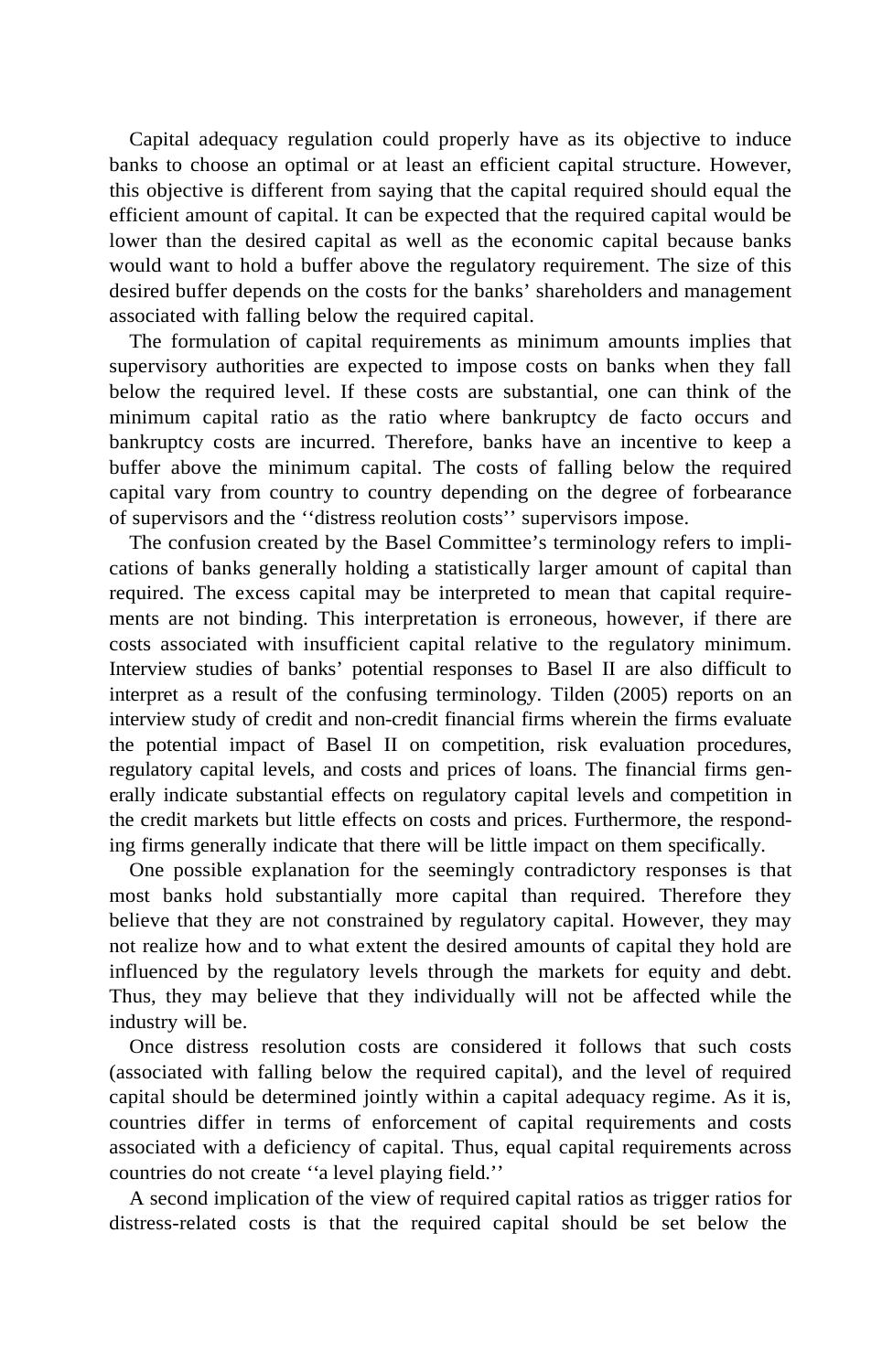economic capital. A country imposing ''Prompt Corrective Action''—as the US does at a level of capital above the Basel level of 8%—should perhaps have a required capital ratio much below the level other countries apply.

Another aspect of regulatory relative to economic capital requirements is the relative risk weights assigned to different loans. On this issue the objective of the use of banks' internal ratings is to enable banks to assign regulatory risk weights in accordance with their true evaluations of economic risk. Thus, assuming that supervisors are able to monitor banks' internal risk-scoring systems it would seem that Basel II should be able to achieve equality between regulatory and economic capital in relative terms, i.e. in terms of risk weights for different loans. Can the relative risk weights imposed by Basel II be binding on the banks when the desired amounts of capital lie substantially above the minimum regulatory levels? If a bank holds twice the regulatory minimum amount of capital, will the share of capital held against each loan be determined by the regulatory requirement?

Consider a situation where a bank's assets amounting to USD 100 consist of two equal size loans, with risk weights of 0.5 and 1.5. Assume that the regulatory capital requirement is 8% of risk-weighted assets.

Regulatory capital requirement:  $0.08[0.5 \cdot 50]$  b  $1.5 \cdot 50$ ] ¼ 8

The bank chooses to hold capital at a level 12% of risk-weighted assets. This level is well above the required level but the risk-weights need not be the same as the regulatory weights. Denote the bank's choice of risk weights in its capital  $w_1$ as w2. Does the bank choose capital for the loans using the formula:

$$
:12\frac{1}{2}w_1 \cdot 50\,\mathsf{b}\,w_2 \cdot 150\,]\,\mathsf{14}\,12\mathsf{;}
$$

or using

:12
$$
\frac{1}{2}
$$
w<sub>1</sub> · 50  $\triangleright$  w<sub>2</sub> · 150]  $\frac{1}{4}$  X subject to X > 8?

Using the first formula the weights must clearly be the regulatory weights. In the second case the bank may choose different risk weights but the amount of capital, X, must exceed the regulatory minimum. In this case the marginal funding costs

for the two loans is not determined by the regulatory risk weights if  $X > 8$ .

There is a strong incentive for the bank to use the first model for risk weights if there are substantial distress resolution costs imposed on the bank when the capital reaches the regulatory minimum, and if the regulatory risk weights coincide with the bank's risk evaluation. On the other hand, if the supervisor does not impose substantial costs at the regulatory minimum the bank chooses risk weights based on the probability that the capital will be exhausted and costs associated with insolvency. In this case the bank's choice of risk weights is subject to moral hazard to the extent that bank's creditors are insured. In other words, the regulatory capital requirements are binding only up to the regulatory minimum.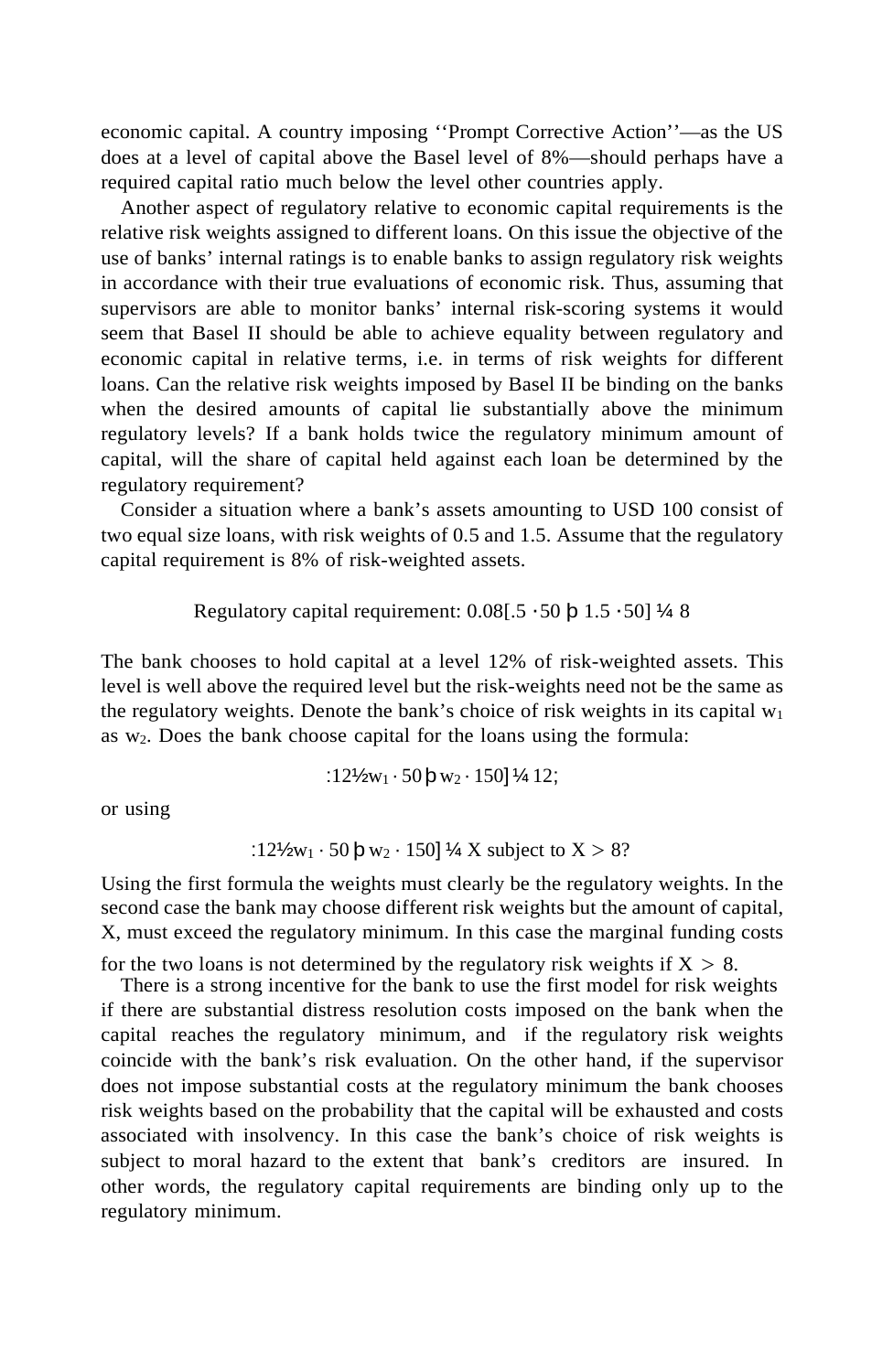The fact that banks seem to choose levels of capital above the regulatory minimum can be viewed as evidence that there are some distress resolution costs when the regulatory minimum is reached. It does not follow, however, that these costs are sufficient for the bank to choose the regulatory risk weight or weights that reflect the bank's perception of relative economic risk.

The key issue here is who bears the costs if the capital falls below 8%? Clearly, the larger the share of these costs that fall on shareholders and bank managers, as opposed to insured depositors and the government, the greater is the likelihood that banks will use the probabilities of loan losses to determine the risk weights  $w_1$  and  $w_2$ . Since Loss Given Default (LGD) typically is far greater than the average capital held by the bank it can be assumed that the probability of default on each loan determines the likelihood that credit loss can be shifted to depositors or deposit insurance systems. Since shareholders' stake is limited, distress resolution costs on management may be required for the bank to use their actual risk assessment to set risk weights.

The conclusion of this discussion is that distress related costs imposed by corrective action rules are important both for the banks' choice of capital ratio above the required level, and for the relative risk weights banks want to assign to loans with different kinds of risk. If substantial distress related costs are imposed, banks have an incentive to hold capital ratios above the required level and the desired risk weight will be close to those reflecting economic risk. On the other hand, if distress related costs are small, banks' desired capital will be close to the regulatory minimum, and banks have incentives to choose risk weights that differ from those reflecting economic risk. The need for strict supervision of credit scoring systems is therefore great if supervisors do not or cannot impose substantial costs on banks that fall below the regulatory capital level.

### III. THE POLITICAL ECONOMY OF EXPANDED SUPERVISION UNDERPILLAR 2

Expanded supervision is proposed by the Basel Committee in order to compensate for the inherent information advantage of banks with respect to internal risk-scoring systems, and to counteract incentives of banks to assign risk weights that do not properly reflect the economic risk of loans.

The issues discussed in this section are based on political economy arguments that, taken together, lead to serious doubts about the possibility of Basel II achieving its objectives. A first issue having political economy consequences is the sheer complexity of implementing an internal ratings based capital requirement regime. This complexity has made the Basel Committee increasingly open to ''supervisory discretion.'' The second aspect of Basel II with political ramifications is the deep involvement of supervisors in the validation process for riskscoring systems and their implementation.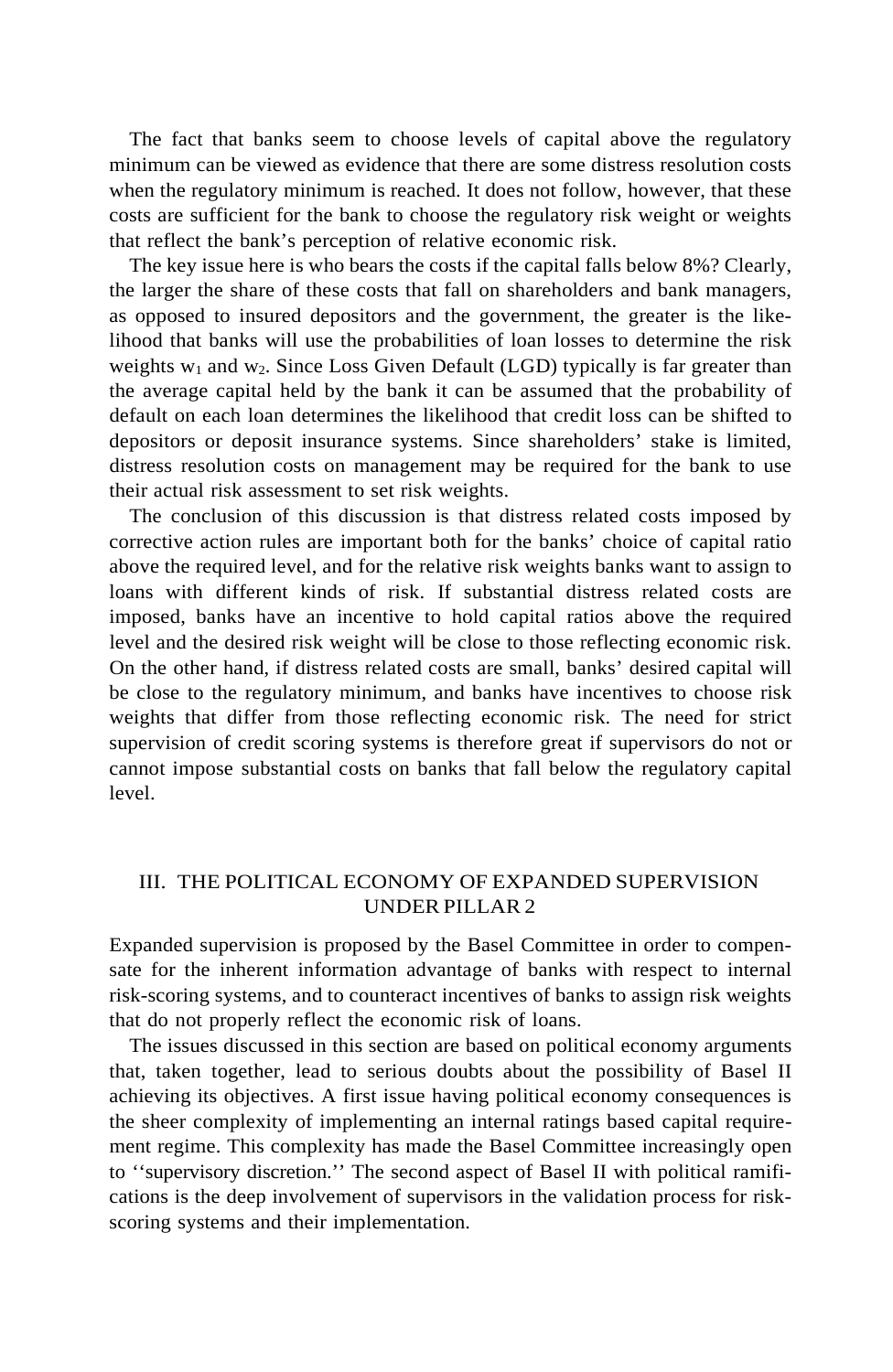The complexity of Basel II has been widely recognized. Although the intention of the Basel Committee has been to create a capital standard that can be implemented across jurisdictions in such a way that banks compete on a ''level playing field,'' the many dimensions of bank risk make national and bankspecific discretion inevitable.

Two banks with similar loan portfolios in different countries will not contribute equally to systemic risk. Bankruptcy laws, rules for collateral, debt recovery procedures, the ability to securitize loans, accounting systems, etc. vary across jurisdictions. These aspects of the legal and regulatory systems are clearly relevant for the risk banks face on loans. The differences among countries provide a logical reason for differences in the application of Basel II rules. For example, for a given probability of default on a loan, Loss Given Default is likely to be lower in a country with creditor oriented bankruptcy law, and banks' ability to monitor borrowers depend on accounting rules and information systems.

Comparing banks with similar loan portfolios within a country is also not without ambiguity. Collateral arrangements may differ across banks, the use of other risk mitigation techniques like securitization, credit swap arrangements and the like differ as well, and these differences are not captured formally in the Basel II rules for risk evaluation. Furthermore, the quality of the risk-scoring models is likely to vary across banks. Thus, it is only appropriate that capital requirements are adjusted for such factors.

The problem that arises as a result of ''supervisory discretion'' is that the capital requirements faced by individual banks within a country, as well as the national application of Basel II rules, are not determined entirely by ''objective'' risk factors, but also by the subjective evaluation by national supervisors. There are simply too many objective factors for the Basel II formulas to capture them in estimates of probabilities of default and LGD.

Supervisory discretion also applies to actions taken when a bank's capital falls below the required limit. Thus, costs of distress vary across countries and, as noted in the previous section, they influence the actual amount of capital banks want to hold. The scope for supervisors' subjective evaluation of banks' risk taking implies that the objectives of supervisors and the political setting they are operating in affect the implementation of the capital adequacy rules.

It has been pointed out by, for example, the European Shadow Financial Regulatory Committee<sup>1</sup>, that supervisors' important role in validating riskscoring models and their implementation carries with it the danger of ''regulatory capture,'' as well as the possibility that supervisors will be held politically responsible for bank failures. These political economy considerations imply that the implementation of Basel II could lead to a strengthening of implicit guarantees of banks.

 $1$  Statement No. 16, 2003.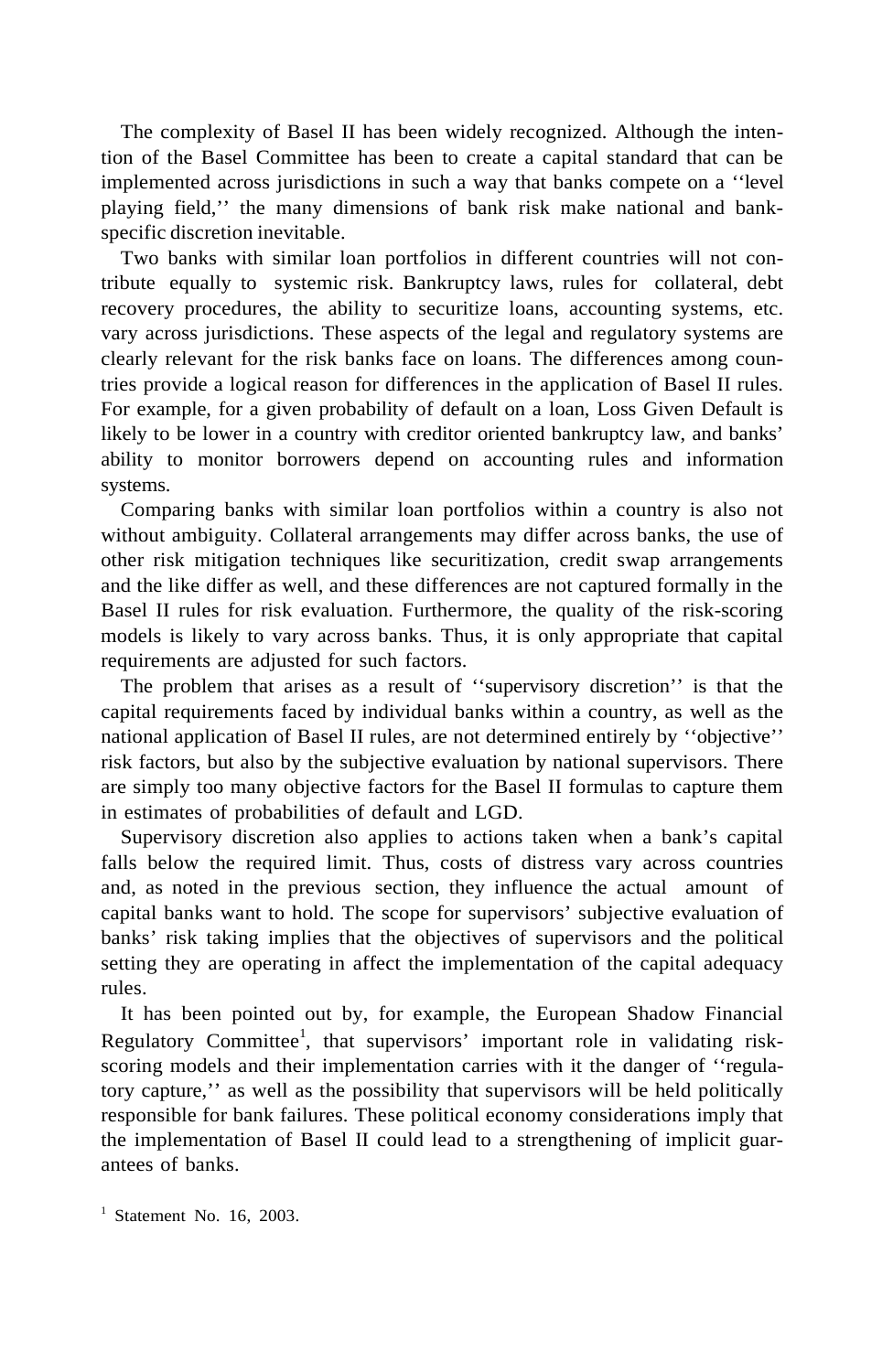''Regulatory capture'' is a well-known consequence of a close relationship between a regulator and regulated firms. It implies that the regulator fails to keep an arm's length relationship with the industry but tends to incorporate the interests and objectives of the regulated firms in its own objectives.

The implementation of Basel II seems to create an almost perfect setting for ''regulatory capture.'' Supervisors are expected to be deeply involved with the banks when validating and implementing risk evaluation models. The success of the national banks under an authority's jurisdiction reflects positively on the supervisor. Thus, supervisors are likely to be reluctant to impose requirements that make domestic banks less competitive. Since funding costs increase with higher risk assessment for a bank, supervisors in some countries may turn a blind eye to internal risk scoring models that underestimate the riskiness of banks' loan portfolios.

Regulatory capture can also influence the competitiveness of individual banks within a country. Relationships between the supervisor and large, complex banks with well-connected managers are likely to be relatively close. Therefore, forbearance towards such banks is likely to be relatively great.

The deep involvement of supervisors in critical areas of bank management implies that the failure of a bank may be interpreted as supervisory failure in the eyes of public opinion and policy makers. This increased political responsibility for the health of the domestic banks could induce supervisors to be strict in their supervisory role. If so, the dangers of ''regulatory capture'' would be reduced. On the other hand, when a bank approaches distress the supervisor has an incentive to show forbearance and to avoid the imposition of costs on the bank in the hope that the bank can ride out the storm. The supervisor may even use political clout to persuade the government to bail out the bank by means of more or less obvious financial aid. Of these two effects on supervisory incentives the latter one is most likely to dominate. If supervisors have the ability to influence the survival of banks, the importance of being strict ex ante is reduced.

These political economy arguments leading to the conclusion that Basel II can increase forbearance with respect to risk-taking, would not be present if banks' depositors and other creditors would penalize risky banks with higher funding costs. In other words, if banks face market discipline with respect to risk taking, the coincidence of banks' and supervisors' objectives would induce supervisors to favor banks with economically sound risk-scoring and management models. Unfortunately, Basel II fails to contribute to the enhancement of market discipline.

### IV. MARKET DISCIPINE IN PILLAR 3

The Basel II proposal pays attention to market discipline and its potential complementarity with supervision. Market discipline has also received a lot of academic attention with research focusing on the potential role of a mandatory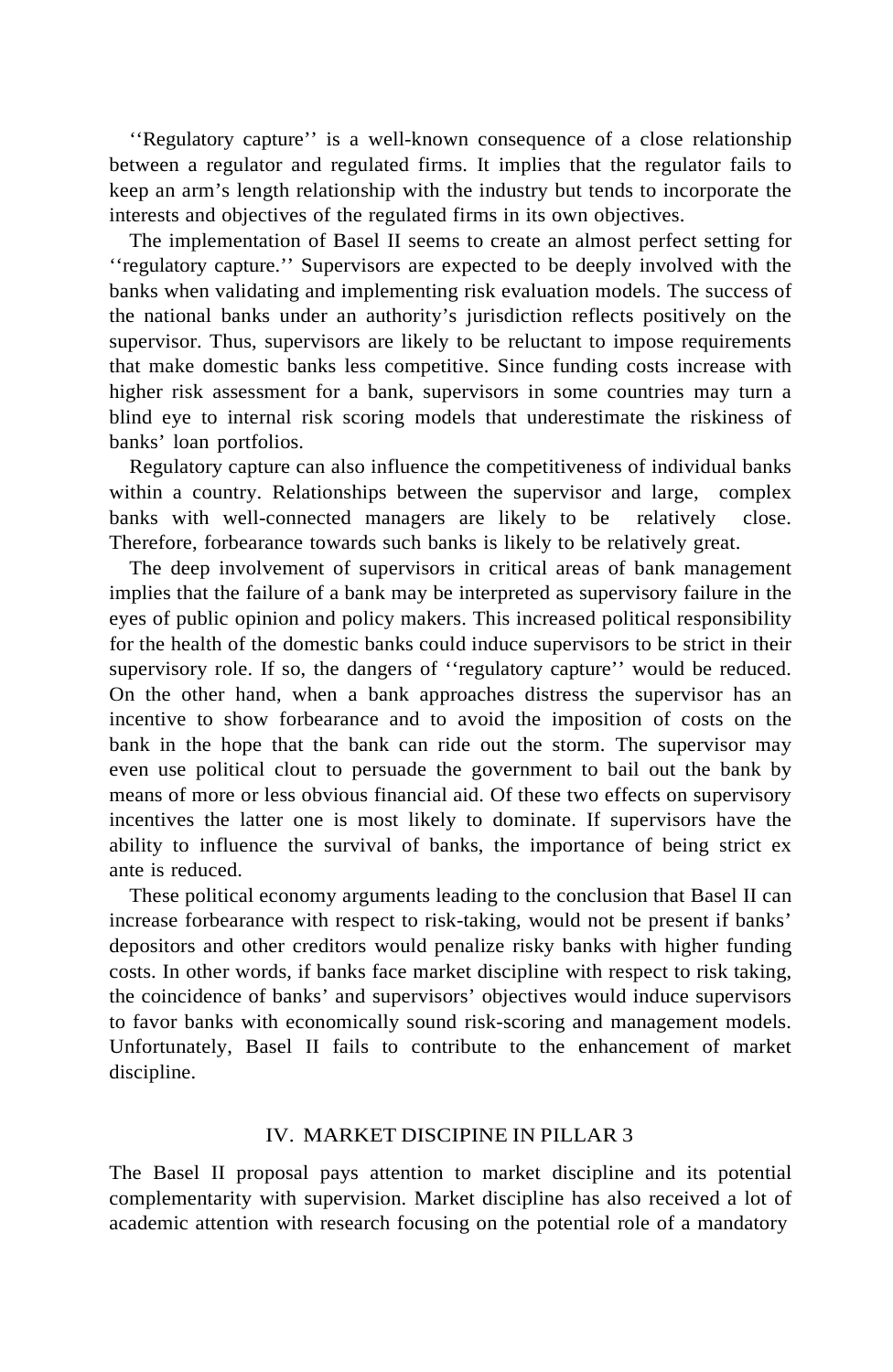subordinated debt requirement as a device to induce banks to consider the impact of risk on market yields on debt instruments isssued by banks.<sup>2</sup> The yield on subordinated debt could also serve as a market signal to supervisors about the riskiness of a bank's loan portfolio.

The specific proposals of Basel II with respect to market discipline is not likely to increase the sensitivity of banks' funding costs to changes in bank risk-taking. The main reason for this assessment is that the proposal is limited to information disclosure. By putting their faith in rules for information disclosure alone to create market discipline, the Basel Committee neglects that the amount and truthfulness of information available in the market place depend on incentives on the demand as well as supply side for information.

The disclosure of information to creditors, who feel essentially insured is not going to have much impact on the relationship between risk-taking and yields on banks' debt instruments. There is little doubt that creditors of banks in most countries perceive themselves as insured with a high probability. Even when banks issue subordinated debt, the holders of these debt instruments may perceive themselves as insured.<sup>3</sup> The objective of making subordinated debt issued to specific target investors—a mandatory part of capital requirements is that the non-insurance of the instruments should be made credible.

The Basel Committee has not made subordinated debt a part of Pillar 3. The most common arguments against subordinated debt are that market participants are not likely to be more informed than supervisors under any circumstances, and that markets for debt securities are too thin for yields to be reliable market signals. If these are the arguments against the subordinated debt proposals one wonders why the Basel Committee has given market discipline the weight of a Pillar. Market discipline under the current proposal must be provided by markets for bank equity alone. However, shareholders provide only a small part of banks' funding and they are subject to the moral hazard problem caused by limited liability.

### V. ENHANCING MARKET DISCIPLINE AND DISTRESS RESOLUTION PROCEDURES

It has been argued that without increased market discipline Basel II is not likely to resolve the regulatory problem caused by explicit and implicit guarantees of depositors and other creditors of banks. This problem is made worse by having

<sup>&</sup>lt;sup>2</sup> See Benink and Wihlborg (2002) for information about the large number of proposals with respect to mandatory subordinated debt as a part of capital requirements. Empirical literature on subordinated debt is also reviewed.

 $3$  The empirical evidence with respect to the market discipline effects of subordinated debt is ambiguous. There is some evidence of such effects in the USA (see, for example Evans and Jagtreni, 2004). Sironi (2000) presents European data indicating that subordinated debt yields are related to banks' riskiness in spite of the ambiguity with respect to the credibility of the non-insurance of the debt in the current regulatory regime.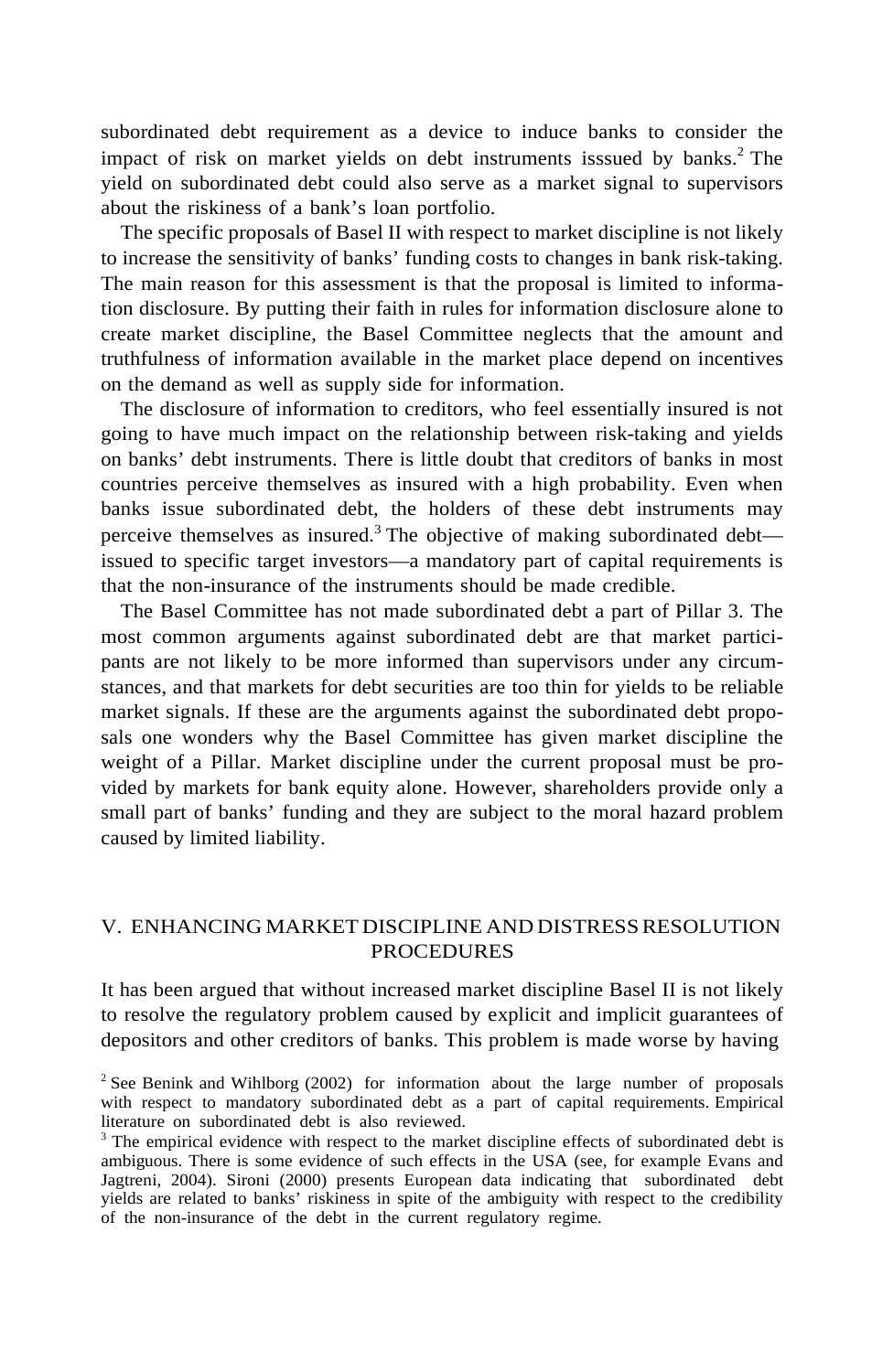shareholders also perceiving themselves as insured to some extent by many banks being ''too big to fail.''

One way to enhance market discipline is to implement proposals for mandatory subordinated debt. For these proposals to achieve their objective the noninsurance of holders of subordinated debt must be credible. As long as supervisors, central banks and governments fear that bank failures are going to be disruptive and costly, the incentives to resolve a banking crisis by saving banks in distress are strong. There is generally a need for a speedy intervention in a banking crisis in order to avoid a bank run and potential contagion effects to other banks. Absence of ex ante procedures for resolution of a banking crisis implies that authorities must intervene with urgency and without a well-prepared plan. Such an ad hoc approach often includes the extension of a blanket guarantee to all creditors of banks. For these reasons, statements about the noninsurance of creditors tend to lack credibility.

Increased credibility of non-insurance of one or several groups of creditors could be enhanced if distress resolution procedures were pre-specified, and if they made possible bank failures without serious disruption of the financial system. ''Prompt Corrective Action Procedures'' such as those implemented by the FDIC in the USA represent one approach to rule based distress resolution in banking. Another approach would be to specify bank insolvency procedures taking into account banks' role in providing liquidity. This liquidity role implies that the appropriate insolvency law would be comparable to Chapter 11 in American bankruptcy law, allowing temporary protection against creditors while normal business operations are allowed to continue.<sup>4</sup>

The existence of rules for dealing with banks in distress not only enhances the credibility of non-insurance of some creditors. It also allows for predictability of distress resolution costs for shareholders and management of banks. It was argued above that such costs—if predictable—reduce the moral hazard incentives caused by deposit insurance schemes.

#### VI. CONCLUSIONS

The New Capital Accord proposed by the Basel Committee (Basel II) is intended to make banks more sensitive to the riskiness of loans by allowing ''sophisticated'' banks to use their internal ratings systems for the assignment of risk weights. In the short run the Basel II proposal is likely to partially achieve its objective by inducing banks to develop state of the art risk evaluation systems. The success is bound to be short lived, however, because Basel II contains the seeds of its own failure over a longer time horizon. The need for ''supervisory discretion'' to implement the complex rules for using banks' internal risk scoring models, and the deep involvement of supervisors in the process

<sup>4</sup> The first statement of the European Shadow Financial Regulatory Committee (1998) calls for the specification of ex ante insolvency or distress resolution procedures for banks.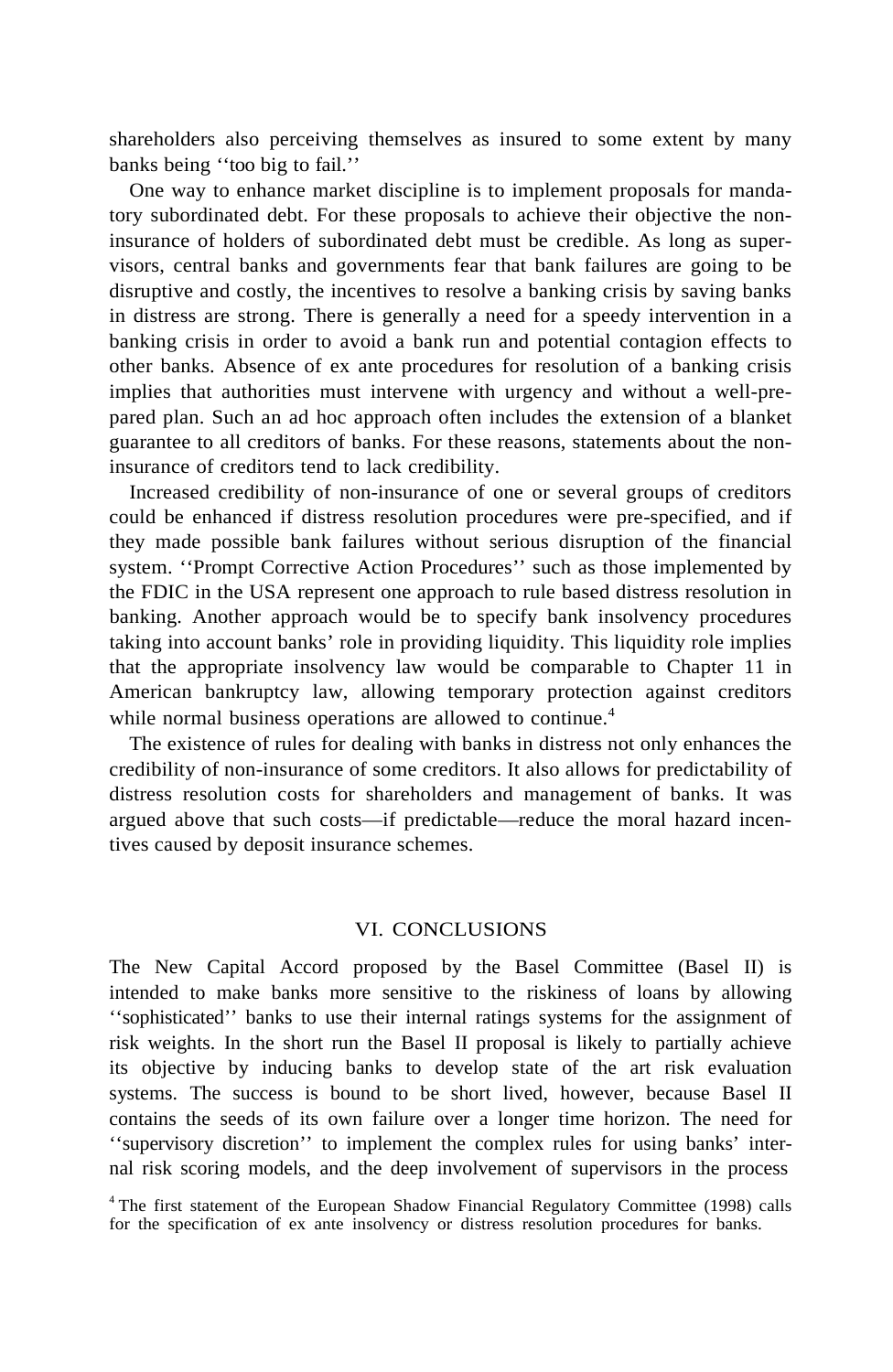of validation and implementation of these models, create incentives for supervisors to become more rather than less tolerant of underestimation of credit risk. ''Regulatory capture'' is an almost inevitable consequence of Basel II in many countries, and the increased political responsibility for the health of major banks creates incentives for regulatory forbearance and bail-outs.

Two approaches are available to strengthen Basel II. First, market discipline could be enhanced by a mandatory subordinated debt requirement. Second, the specification of distress resolution procedures for banks imposing predictable costs on banks' shareholders, management, and non-insured creditors would reduce banks' incentives to shift risk to creditors and governments. Such procedures are probably required to make a subordinated debt requirement effective with respect to market discipline as well. Thus, the two approaches are complementary rather than substitutes.

A final observation is that if market discipline is strengthened successfully and distress resolution costs are made predictable, then there is no need for a Pillar 1 with detailed rules for the determination of risk weights for different kinds of loans. Under these conditions banks have incentives to use their best available information to determine the economically efficient sources of funding of assets with different risk.

#### VII. REFERENCES

Benink, H.A. and C. Wihlborg. 2002. ''The New Basel Capital Accord: Making It Effective with Stronger Market Discipline,'' *European Financial Management*, March.

European Shadow Financial Regulatory Committee. 1998. ''Dealing with Problem Banks in Europe,'' Statement No. 1. London.

- European Shadow Financial Regulatory Committee. 2003. ''Bank Supervisors' Business: Supervision or Risk management?'' Statement No. 16, Basel/Zurich.
- Sironi, A. 2000. ''Testing for Market Discipline in the European Banking Industry: Evidence from Subordinated Debt Issues,'' Unpublished Paper, Bocconi University, Milan.
- Tilden, M. 2005. Paper presented at Conference on the Future of Banking Regulation, The Financial Markets Group, London School of Economics and Political Science.

### VIII. NOTE ON CONTRIBUTOR

Clas Wihlborg is Professor of Finance at the Copenhagen Business School (CBS). Since 2002 he has been the Director of the Center for Law, Economics and Financial Institutions (LEFIC) at CBS. Before taking up the position at CBS in 2000, he held positions at New York University, the University of Southern California and Gothenburg University. He obtained his Ph.D. in